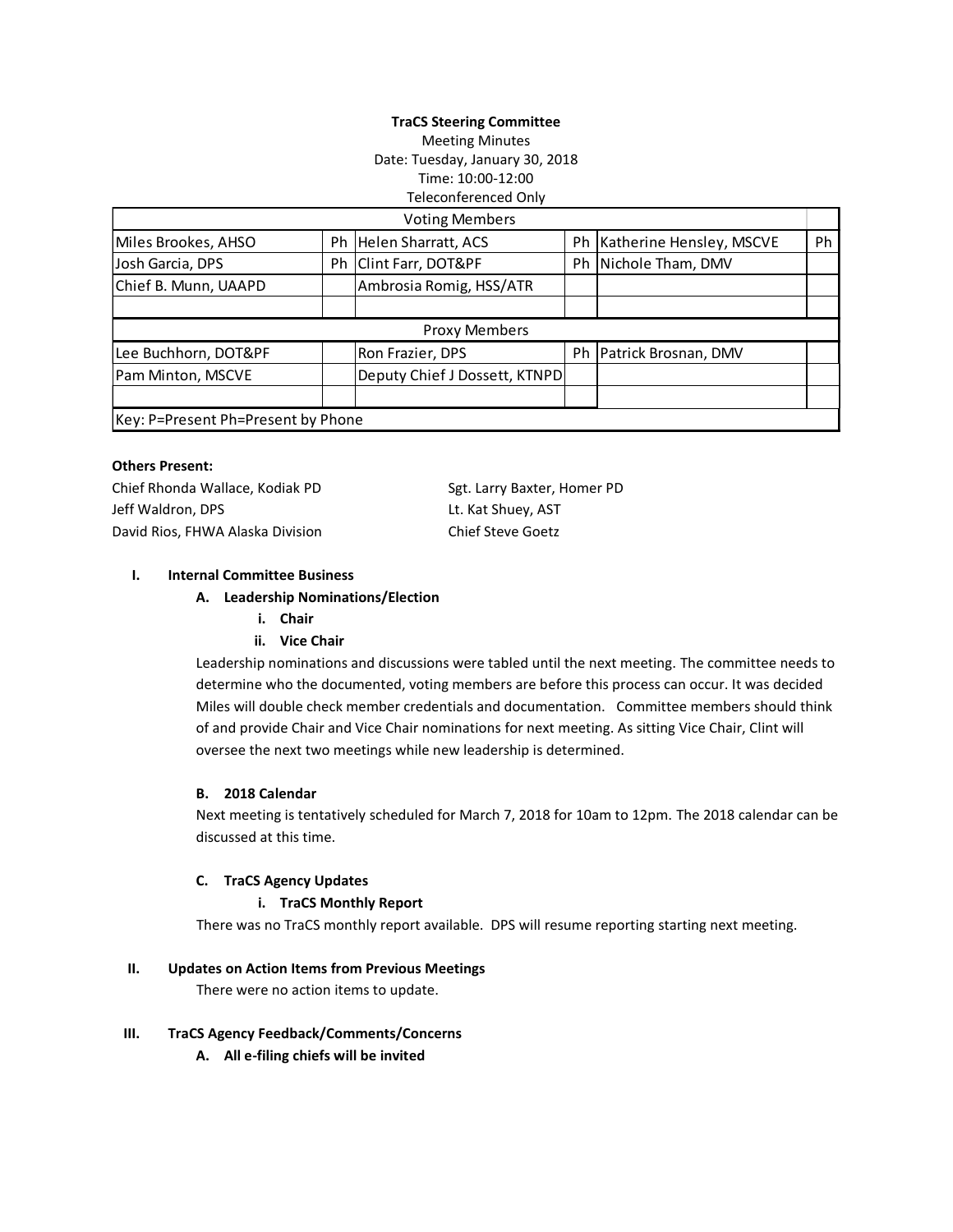Chief Wallace, Kodiak PD – TraCS is functioning well. No concerns. E-citation is working through kind of slow. ACS has been getting citations. Sometimes a citation is missing after end-shifting. A couple of issues, software reboot with TraCS helpdesk and send again and works fine.

Sgt. Baxter, Homer PD – E-citation is working. No malfunctions. A few didn't get end-shifted, think its operator error. Some officers did provide interface suggestions:

a) Is there a way to pin citation to the main page box. If a citation is not complete and an officer has to get out, when they come back in they have to search for the citation. It would be easier if unfinished citations were pinned to the front page somehow.

b) Is it feasible to have citation data auto populate the 12-200 form section on citations? Sgt. Shuey said Tracks has both those functionalities. They agreed to have a discussion off line. Ron Frazier sent out an email for Kat yesterday to explain importance of end-shifting. It went out to all supervisors yesterday.

Helen Sharratt –ACS needs all agency identification codes. She looks at citation filing by agency, not by court. The number of citations is an AHSO performance measure for Traffic Records Systems monitoring. Reviewing citation data month to month allows Helen to figure out which agencies are having difficulties. Helen needs a comprehensive list of agency codes in order to pin down citations that for now cannot have their agency identified. Ron Frazer will send complete list of agency codes taken off APSIN.

# **IV. Items for Discussion**

**A. TraCS Agency Status** No updates

# **B. Current TraCS Agency Equipment/Hardware Refresh**

- **i. Lessons learned from Juneau Police**
- **ii. Funding process**
- **iii. Process checklist**
- **iv. MOU/MOA to ensure project completion**
- **v. Potential alternative funding sources (outside of AHSO-FHWA, FMCSA, DOJ, etc.)**

Law enforcement agencies have been contacting AHSO for grant funding for the refresh of equipment. First round of TraCS hardware issued ten years ago and are starting to come to their end. In the past, agencies would go to DPS for upgrades and DPS would work to meet their needs. This was not sustainable and this process restricted local agency's ability to configure their hardware to meet their local needs.

Miles provided the example of Juneau PD, which approached AHSO. JPD wanted AHSO to refresh units while working with AHSO and DPS. Project was completed in October there have been some kinks which continue to be resovled. AHSo via Miles is still monitoring JPD e-file statistics This type of process will likely be the model for future agency upgrades. What is the TraCS committee's role in this process? This could be by providing a checklist, signing an MOU or MOA, or even assist in finding funding sources outside of AHSO.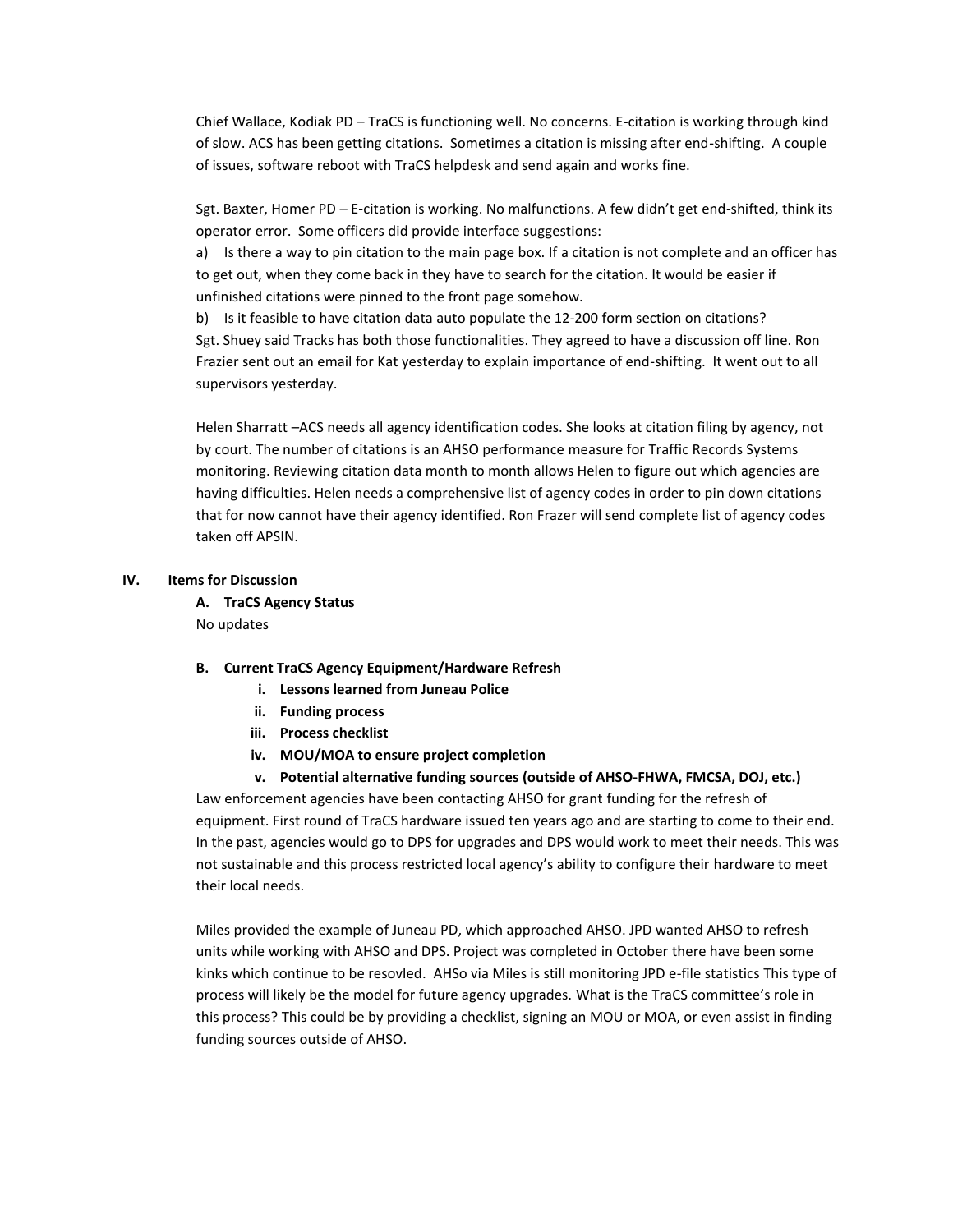Helen said we should first determine the difference between a refresh and a first year grant. Helen is not sure we can help agencies get new equipment as there's a penalty for providing assistance beyond the first grant. Helen does agree a checklist is needed. Such a checklist might include:

- Are they eligible? (AHSO and NHTSA would decide)
- Who helps put the grant together?
- After grant, what's the quarterly report entail?
- What happens after project? Such as, ensuring they're entering citation to courts.

Most important though is are they eligible.

Helen suggested Miles confer with NHTSA and come back to the committee with a report. First item on check list needs to be addressed at ATRCC level – are they eligible for AHSO funding if they have been funded for equipment before? Seed money vs. new grant – questions needs to be defined and approved by NHTSA in writing.

Questions also include whether new equipment is allowed. An example would be Haines whose machine can't file e-citations. Can federal dollars be used to rebuild or purchase new equipment? Or would that be considered supplanting…would they get a penalty? Miles said it's gray. We use federal funds to pay for licensing every year. So NHTSA is somehow allowing that to happen. Miles will ask that question. Helen offered we need to have that discussion at ATRCC. If awarded fed funds before to initiate TraCS program previously, is it allowable for additional equipment?

Ron wondered if you could use federal dollars for an agency that once had TraCS but then stopped functioning and is now coming back. Can they re-establish as a TraCS agency? Example is Sand Point. It was unstaffed, what is their status coming in? Are they eligible for funding?

Once a citation is e filed, is that the completion of a TraCS project? Will ask Tammy what constitutes a new project? Helen suggested that needs to be a conversation and written confirmation from NHTSA. NSBPD is an example where AHSO supported funding for a contractor or travel. A lot of questions. New agencies, helping current agencies, and agencies invested in but didn't get across finish line?

Helen – we need a formal determination from NHTSA on what can and cannot be funded.

Miles agreed these were good questions for NHTSA. The main hiccup might be that NHTSA doesn't sometimes determine eligibility until the grant is submitted.

Initial priority is to get agencies that are close to having a functional TraCS system across the finish line.

Miles says process is that ATRCC decides yes or no to traffic records grants. AHSO then submits grants to NHTSA as part of safety plan. Helen asked if we put in explanation for each grant application to NHTSA regarding the circumstances of the agency requesting funds and also let agencies know that funding is not certain until NHTSA approves and NTP is issued.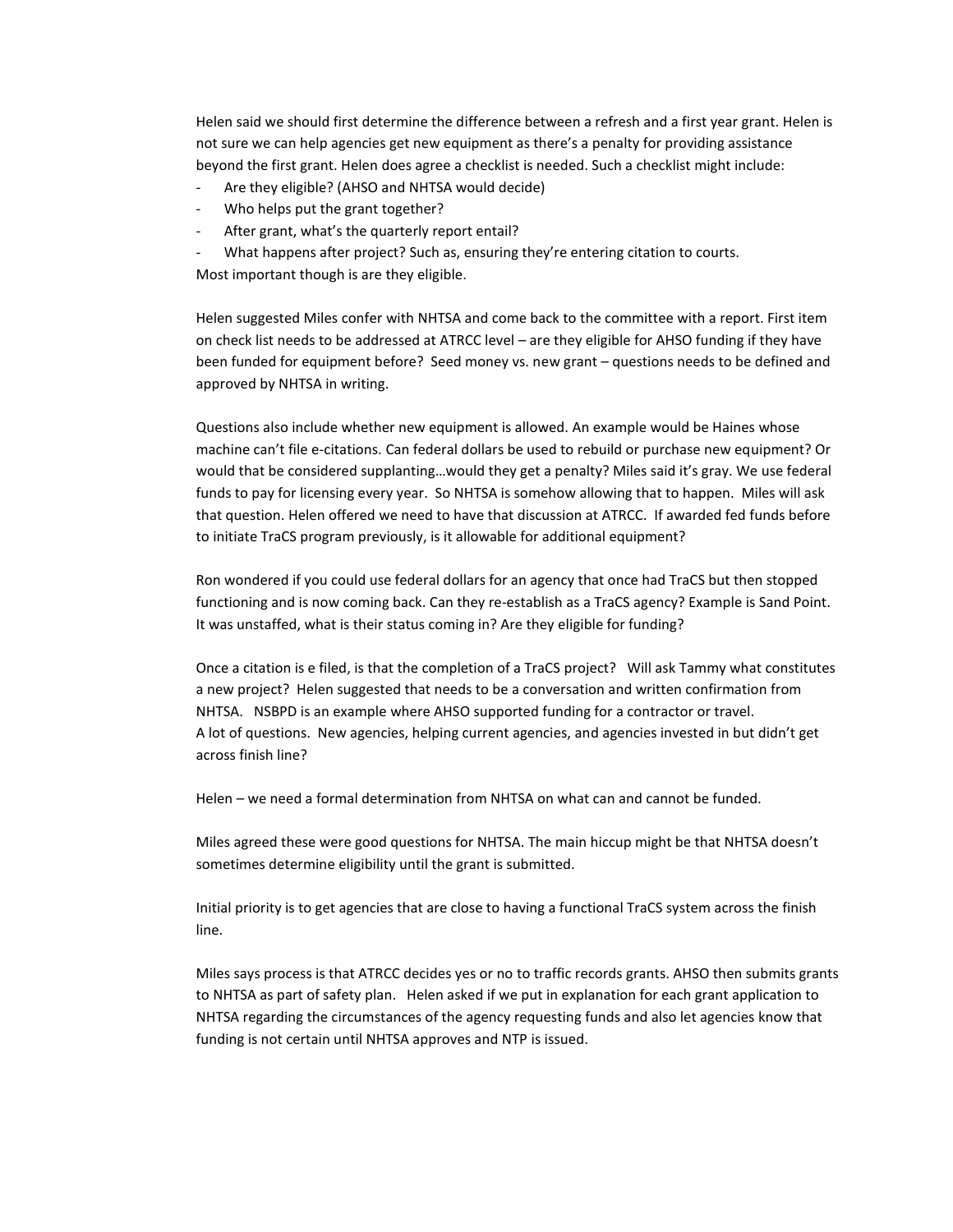With CBJ, NHTSA agreed to fund additional computers because JPD agreed to replace NHTSA machines with their own money. JPD used NHTSA funding for additional machines to cover all officers individually and in exchange e citations would increase.

# **C. Assistance for TraCS agencies experiencing technical issues**

- **i. Identify the issue**
- **ii. Responsibility/Resolution**

This item deferred to next meeting agenda.

## **D. TraCS/Traffic Records Strategic Plan Performance Measures-Citation**

- **i. Increase number of agencies authorized to e-File**
	- **1. 15 (2016) to 20 (2022)**
- **ii. Increase % of e-filed citations by agencies authorized to e-file**

## **1. 83% (2016) to 95% (2022)**

Helen briefed the committee that ACS is working on a report, similar to the AK MAJIK report which is published monthly. This new report will track e-file statistics by law enforcement agency rather than court location. This report should better identify which jurisdictions are meeting performance goals and which agencies might need assistance. The report was not ready for committee consumption at the time of the meeting. It is envisioned that this report will also contribute to the monthly TraCS report agenda item for these meetings.

# **E. TRCC Executive Committee Formation**

There is commitment from 5 state agencies - Law, Admin, Corrections, Public Safety, and HSS. DOT is working with our contractor to establish a first meeting, being mindful of the session but also not wanting to let this opportunity go stale. From TraCS and ATRCC it would be helpful to know what outstanding issues might be moved forward if we had commissioners in agreement? Clint's example was maneuvering resources to ensure data linkages between DHSS and DOT. Helen adds the possibility of APSIN ID shared by all agencies. Also, given the size of our state, this executive level group will also oversee the SHSP effort.

#### **V. Other Short Business**

Helen moved that Clint remain as acting chair until new leadership was established. No objections, motion passed.

### **VI. Action Items as a Result of this Meeting**

- **A.** Ron Frazer to send Helen Sharratt list complete list of agency codes from APSIN.
- **B.** Helen will send finalize pie chart and send out after addressing exceptions as much as possible based on 1.
- **C.** Miles Brookes to get status on Sitka TraCS deployment.
- **D.** Miles will ask NHTSA for confirmation or meet/report on funding eligibility for grey areas identified at this meeting
- **E.** Clint will send out email to explain by motion he accepted acting appointment today as chair for the purposes of scheduling the next meeting in March, agenda, meeting minutes and soliciting nominations from Clint to membership list for chair and vice chair for 2018. Elections will be held at the March meeting.
- **F.** Miles to organize documentation of committee membership and send out updated membership list.